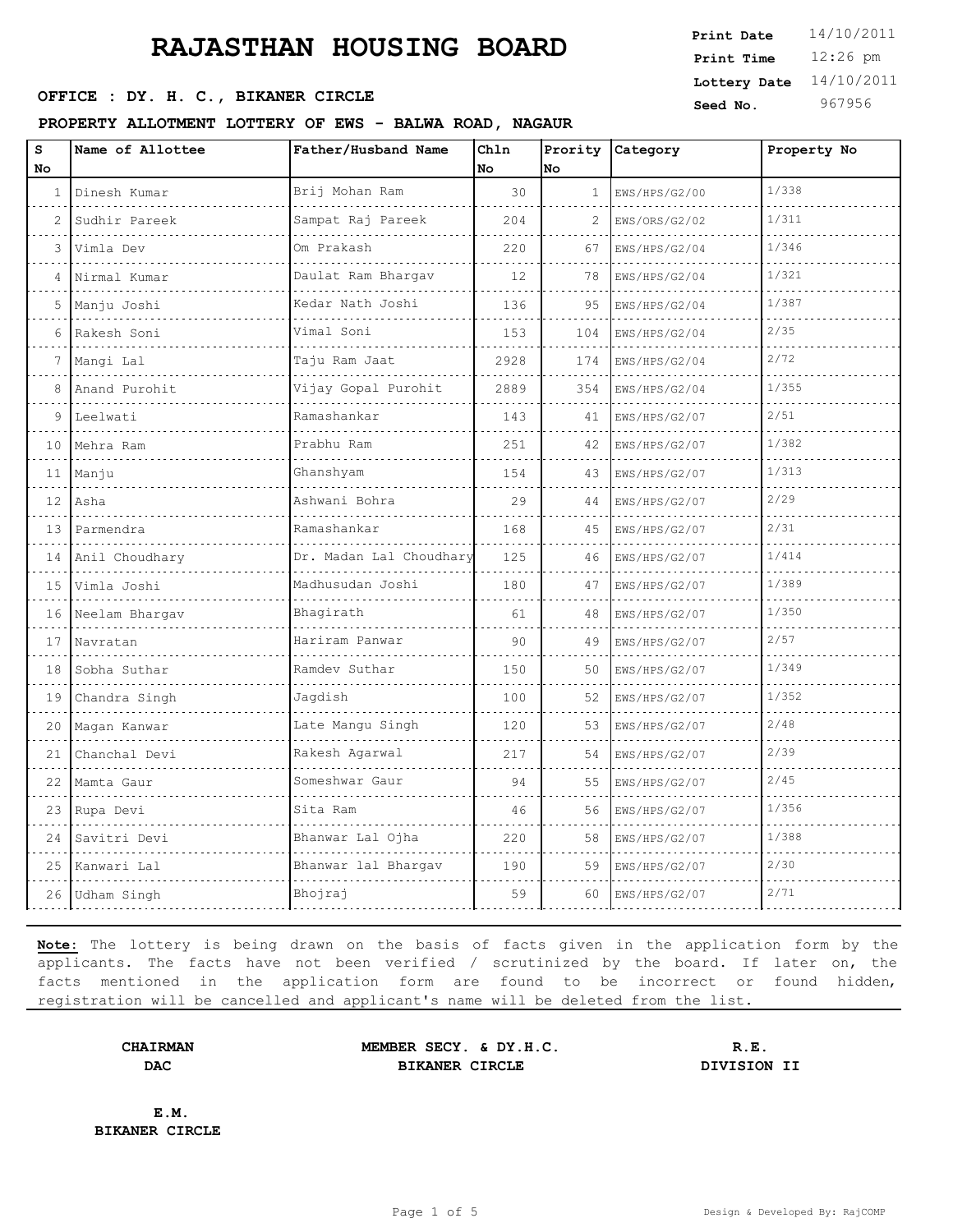### **OFFICE : DY. H. C., BIKANER CIRCLE Seed No.** 967956

#### **PROPERTY ALLOTMENT LOTTERY OF EWS - BALWA ROAD, NAGAUR**

12:26 pm **Print Time Print Date**  $14/10/2011$ **Lottery Date** 14/10/2011

| s<br>No | Name of Allottee          | Father/Husband Name     | Chln<br>No | Prority<br>No | Category           | Property No |
|---------|---------------------------|-------------------------|------------|---------------|--------------------|-------------|
| 27      | Sanju Devi                | Jagdish Sharma          | 8          | 61            | EWS/HPS/G2/07      | 2/73        |
| 28      | <u>.</u><br>Bhanwari Devi | Prahladram              | 82         | 62            | .<br>EWS/HPS/G2/07 | 1/322       |
| 29      | Lalit Kumar               | Munna Lal Agarwal       | 234        | 63            | EWS/HPS/G2/07      | 1/343       |
| 30      | Ganga Devi                | Late Mangal Chand Nai   | 227        | 64            | EWS/HPS/G2/07      | 2/79        |
| 31      | Meera Devi                | Rameshwar Lal Didel     | 140        | 65            | EWS/HPS/G2/07      | 1/325       |
| 32      | Mahesh Joshi              | .<br>Banshi Lal Joshi   | 21         | 66            | EWS/HPS/G2/07      | 1/417       |
| 33      | Lalita Benda              | Narendra Benda<br>.     | 192        | 67            | EWS/HPS/G2/07      | 1/326       |
| 34      | Rajkumar Pareek           | Mohan Lal Pareek        | 204        | 68            | EWS/HPS/G2/07      | 1/337       |
| 35      | Anju Gaur                 | Somendra Gaur           | 167        | 70            | EWS/HPS/G2/07      | 1/317       |
| 36      | Jalam Singh               | Vijay Singh Bhati       | 115        | 71            | EWS/HPS/G2/07      | 2/74        |
| 37      | Rekha                     | Mahesh Pareek           | 202        | 72            | EWS/HPS/G2/07      | 2/40        |
| 38      | Madhu Devi                | Sawra Ram               | 248        | 73            | EWS/HPS/G2/07      | 1/342       |
| 39      | Kamla Devi                | Parahald Ram Prajapat   | 174        | 74            | EWS/HPS/G2/07      | 2/80        |
| 40      | Saeeda                    | Mohmaad Ahemad          | 203        | 76            | EWS/HPS/G2/07      | 1/344       |
| 41      | Sumitra                   | Hari Ram Choudhary      | 142        | 77            | EWS/HPS/G2/07      | 2/78        |
| 42      | Santosh                   | Satyanaryan Vyas        | 22         | 78            | EWS/HPS/G2/07      | 1/341       |
| 43      | kailash Devi              | Sangram Singh           | 165        | 79            | EWS/HPS/G2/07      | 2/60        |
| 44      | Naresh Kumar              | Gouri Shankar Ojha      | 222        | 80            | EWS/HPS/G2/07      | 1/330       |
| 45      | Ram Ratan                 | Mohan Lal               | 45         | 81            | EWS/HPS/G2/07      | 2/69        |
| 46      | Sangram Singh             | Raghu Veer Singh Charan | 241        | 82            | EWS/HPS/G2/07      | 1/340       |
| 47      | Rameshwari Devi           | Dev Kishan Ojha<br>.    | 201        | 83            | EWS/HPS/G2/07      | 2/55        |
| 48      | Kalyan Singh              | Vijay Singh             | 104        | 85            | EWS/HPS/G2/07      | 1/327       |
| 49      | Munni Devi                | Ramu Ram Mirdha         | 155        | 86            | EWS/HPS/G2/07      | 2/34        |
| 50      | Om Prakash                | Poona Ram               | 34         | 87            | EWS/HPS/G2/07      | 2/44        |
| 51      | Chatai                    | Ram Prasad Mandel       | 110        | 88            | EWS/HPS/G2/07      | 2/63        |
| 52      | Ram Chandra               | Bharu Ram               | 235        | 89            | EWS/HPS/G2/07      | 1/421       |

**Note:** The lottery is being drawn on the basis of facts given in the application form by the applicants. The facts have not been verified / scrutinized by the board. If later on, the facts mentioned in the application form are found to be incorrect or found hidden, registration will be cancelled and applicant's name will be deleted from the list.

**CHAIRMAN MEMBER SECY. & DY.H.C. R.E. DAC BIKANER CIRCLE DIVISION II**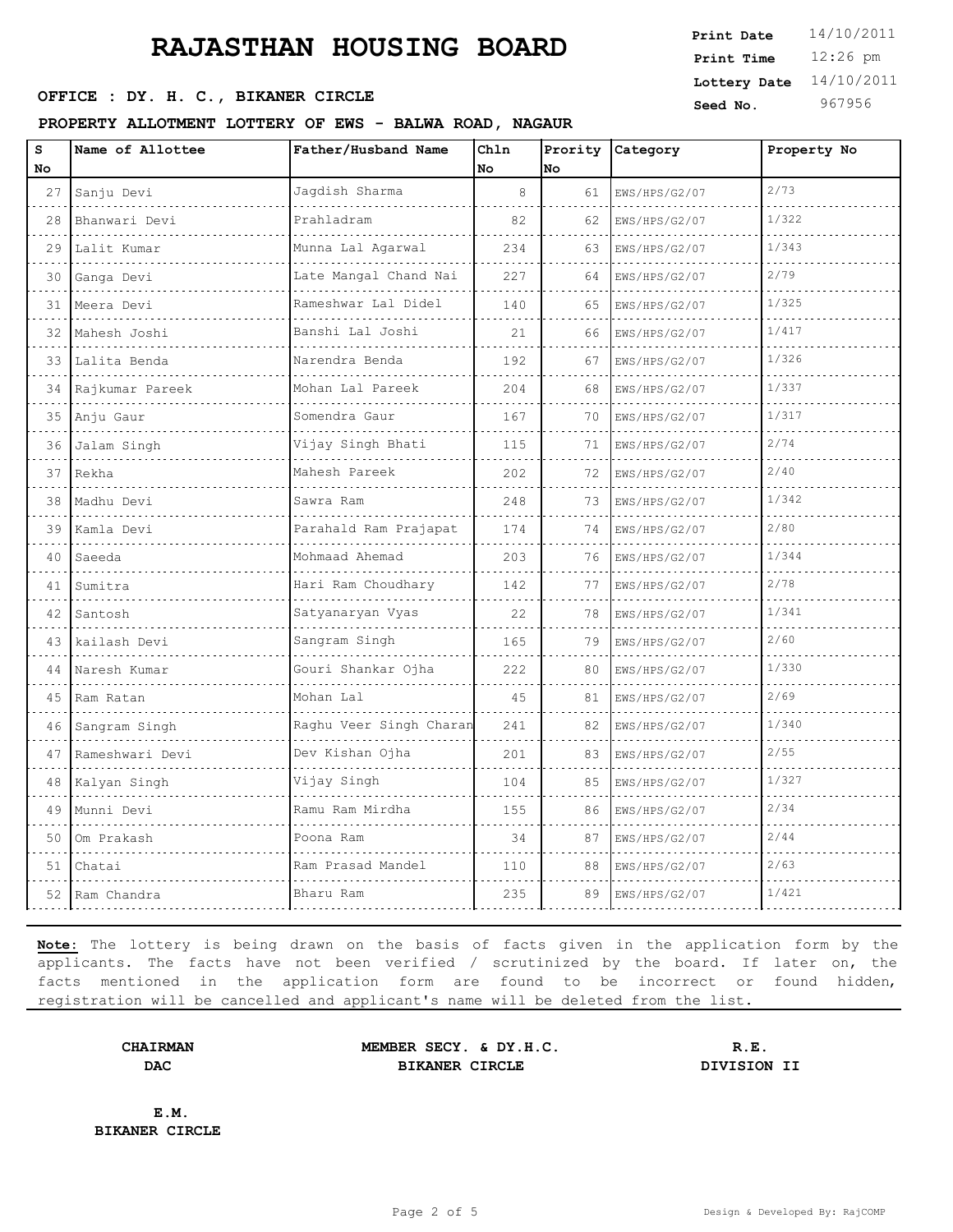### **OFFICE : DY. H. C., BIKANER CIRCLE Seed No.** 967956

#### **PROPERTY ALLOTMENT LOTTERY OF EWS - BALWA ROAD, NAGAUR**

12:26 pm **Print Time Print Date**  $14/10/2011$ **Lottery Date** 14/10/2011

| s  | Name of Allottee   | Father/Husband Name     | Chln | Prority | Category      | Property No |
|----|--------------------|-------------------------|------|---------|---------------|-------------|
| No |                    |                         | No   | lNo.    |               |             |
| 53 | Nema ram           | Jala Ram Jaat           | 175  | 90      | EWS/HPS/G2/07 | 2/46        |
| 54 | Parmadevi          | Rampal Manda            | 33   | 91      | EWS/HPS/G2/07 | 1/419       |
| 55 | Preeti Mathur      | Sanjay Mathur           | 139  | 92      | EWS/HPS/G2/07 | 1/347       |
| 56 | Narendra Choudhary | Doolaram Choudhary<br>. | 86   | 93      | EWS/HPS/G2/07 | 2/43        |
| 57 | Purshotam Vyas     | Hari Kishan Vyas        | 123  | 94      | EWS/HPS/G2/07 | 2/62        |
| 58 | Prakash Kanwar     | Madho Singh Rajpoot     | 102  | 95      | EWS/HPS/G2/07 | 1/316       |
| 59 | Chanda Devi        | RaghuNath Singh Sain    | 40   | 96      | EWS/HPS/G2/07 | 2/61        |
| 60 | Bharat Sankhla     | Jeev Raj Sankhla        | 136  | 97      | EWS/HPS/G2/07 | 2/56        |
| 61 | Saabu Kha          | Ismile Kha              | 96   | 98      | EWS/HPS/G2/07 | 1/354       |
| 62 | Kailash Royal      | Nathuram                | 126  | 99      | EWS/HPS/G2/07 | 1/353       |
| 63 | Kumari Mamta       | Ramdev Bhaliya          | 254  | 100     | EWS/HPS/G2/07 | 2/36        |
| 64 | Kumari Priyanka    | Ram Kumar Choudhary     | 157  | 101     | EWS/HPS/G2/07 | 1/416       |
| 65 | Mohanram           | Parsaram Jat            | 71   | 104     | EWS/HPS/G2/07 | 1/357       |
| 66 | L.C Yadav          | Bhalaram yadav          | 65   | 105     | EWS/HPS/G2/07 | 1/339       |
| 67 | Kavrai             | Ramkishore Jat          | 193  | 106     | EWS/HPS/G2/07 | 2/27        |
| 68 | Nirmla             | Prem Prakash            | 239  | 107     | EWS/HPS/G2/07 | 1/320       |
| 69 | Ram Kishore        | Sukhram Jat             | 127  | 108     | EWS/HPS/G2/07 | 2/58        |
| 70 | Hukmichand         | Sita Ram Jat            | 214  | 110     | EWS/HPS/G2/07 | 1/415       |
| 71 | Santosh Devi       | Chagan Lal Mali         | 199  | 111     | EWS/HPS/G2/07 | 2/70        |
| 72 | Champa Devi        | Kheraj Ram              | 225  | 112     | EWS/HPS/G2/07 | 1/420       |
| 73 | Johar Singh        | Sishpal Singh           | 259  | 113     | EWS/HPS/G2/07 | 2/49        |
| 74 | Vimla Kanwar       | Govind Singh            | 205  | 114     | EWS/HPS/G2/07 | 1/348       |
| 75 | Brijmohan Sharma   | Nathraj Sharma          | 9    | 116     | EWS/HPS/G2/07 | 1/418       |
| 76 | Kanchan            | Sataya Narayan          | 188  | 117     | EWS/HPS/G2/07 | 1/386       |
| 77 | Akhilesh Mathur    | Rajeshwar mathur        | 121  | 118     | EWS/HPS/G2/07 | 1/312       |
| 78 | ChandraBhan        | Hariram Choudhary       | 256  | 119     | EWS/HPS/G2/07 | 1/385       |
|    |                    |                         |      |         |               |             |

**Note:** The lottery is being drawn on the basis of facts given in the application form by the applicants. The facts have not been verified / scrutinized by the board. If later on, the facts mentioned in the application form are found to be incorrect or found hidden, registration will be cancelled and applicant's name will be deleted from the list.

**CHAIRMAN MEMBER SECY. & DY.H.C. R.E. DAC BIKANER CIRCLE DIVISION II**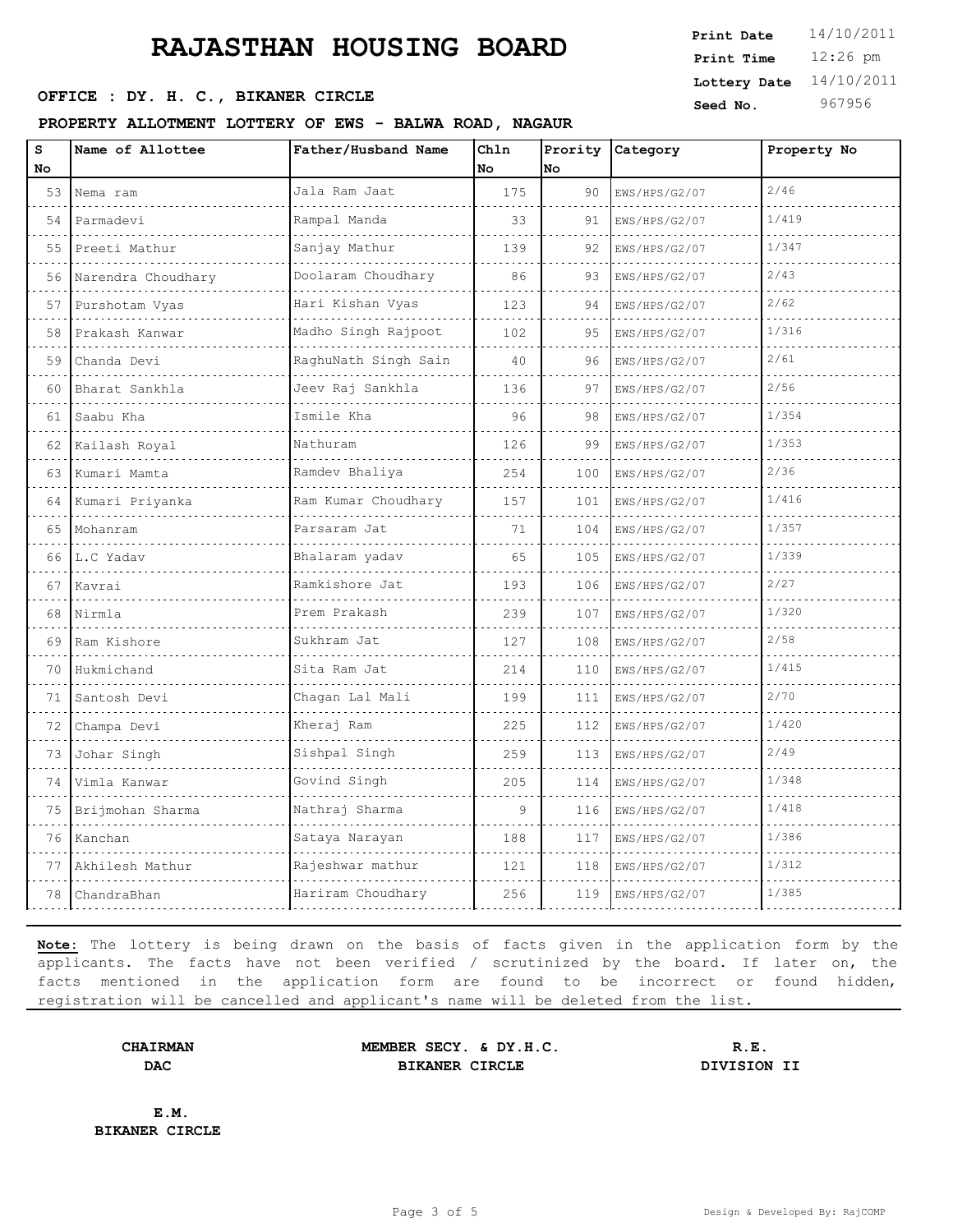### **OFFICE : DY. H. C., BIKANER CIRCLE Seed No.** 967956

#### **PROPERTY ALLOTMENT LOTTERY OF EWS - BALWA ROAD, NAGAUR**

12:26 pm **Print Time Print Date**  $14/10/2011$ **Lottery Date** 14/10/2011

| s<br>No | Name of Allottee | Father/Husband Name         | Chln<br>No | Prority<br>No | Category      | Property No |
|---------|------------------|-----------------------------|------------|---------------|---------------|-------------|
| 79      | Soni Bai         | Sawat Ram Jat               | 253        | 120           | EWS/HPS/G2/07 | 1/328       |
| 80      | Kanchan Saraswat | .<br>Damodar Saraswat       | 160        | 121           | EWS/HPS/G2/07 | 1/383       |
| 81      | Chandra Kanta    | Gauri Shankar Vyas          | 117        | 122           | EWS/HPS/G2/07 | 1/318       |
| 82      | Hanuman Ram      | Ramdev Didel                | 92         | 123           | EWS/HPS/G2/07 | 2/77        |
| 83      | Hari Kishan      | <u>.</u><br>Mangi Lal Kumar | 53         | 124           | EWS/HPS/G2/07 | 2/65        |
| 84      | Sandhya Devi     | Om Prakash                  | 13         | 126           | EWS/HPS/G2/07 | 2/37        |
| 85      | Chandrakanta     | Bharat Sankhala             | 135        | 127           | EWS/HPS/G2/07 | 1/315       |
| 86      | Pushpa Devi      | Ram Ratan Nai               | 176        | 128           | EWS/HPS/G2/07 | 2/59        |
| 87      | Tara             | Rajendra Arora              | 134        | 134           | EWS/HPS/G2/07 | 2/33        |
| 88      | Kanchan Charan   | Ashok Charan                | 243        | 135           | EWS/HPS/G2/07 | 2/50        |
| 89      | Pawan Kumar      | Sagarmal Sharma             | 234        | 138           | EWS/HPS/G2/07 | 2/32        |
| 90      | Alka Mathur      | Rajendra Prasad Mathur      | 138        | 139           | EWS/HPS/G2/07 | 1/329       |
| 91      | Kapil Choudhary  | Madan Lal Choudhary         | 124        | 140           | EWS/HPS/G2/07 | 2/28        |
| 92      | Manju choudhary  | Rajendra Prasad Choudha     | 147        | 141           | EWS/HPS/G2/07 | 1/384       |
| 93      | Babu Lal         | Sanwai Lal Soni             | 249        | 142           | EWS/HPS/G2/07 | 2/67        |
| 94      | Poonam Thakur    | Om Prakash                  | 173        | 143           | EWS/HPS/G2/07 | 2/38        |
| 95      | Bhaqwati Devi    | Ram Kmar                    | 250        | 144           | EWS/HPS/G2/07 | 2/75        |
| 96      | Sukhram Bhkal    | Mohan Ram                   | 148        | 145           | EWS/HPS/G2/07 | 1/323       |
| 97      | Ram Swaroop      | Rampal                      | 19         | 148           | EWS/HPS/G2/07 | 1/345       |
| 98      | Sharda Devi      | Tara Chand Sain             | 75         | 149           | EWS/HPS/G2/07 | 1/324       |
| 99      | Shanti mathur    | Kailash Mathur              | 137        | 150           | EWS/HPS/G2/07 | 2/42        |
| 100     | Poonam Singh     | Laxman Singh                | 111        | 152           | EWS/HPS/G2/07 | 2/52        |
| 101     | Ram Pal          | Bhanwaru Ram Jat            | 245        | 153           | EWS/HPS/G2/07 | 1/319       |
| 102     | Prahlad Singh    | Dilip Singh                 | 223        | 154           | EWS/HPS/G2/07 | 1/310       |
| 103     | Godawari         | Kailash Chandra Saraswa     | 161        | 155           | EWS/HPS/G2/07 | 1/351       |
| 104     | Sarita           | Rekha Ram Jhakar            | 132        | 156           | EWS/HPS/G2/07 | 2/68        |

**Note:** The lottery is being drawn on the basis of facts given in the application form by the applicants. The facts have not been verified / scrutinized by the board. If later on, the facts mentioned in the application form are found to be incorrect or found hidden, registration will be cancelled and applicant's name will be deleted from the list.

**CHAIRMAN MEMBER SECY. & DY.H.C. R.E. DAC BIKANER CIRCLE DIVISION II**